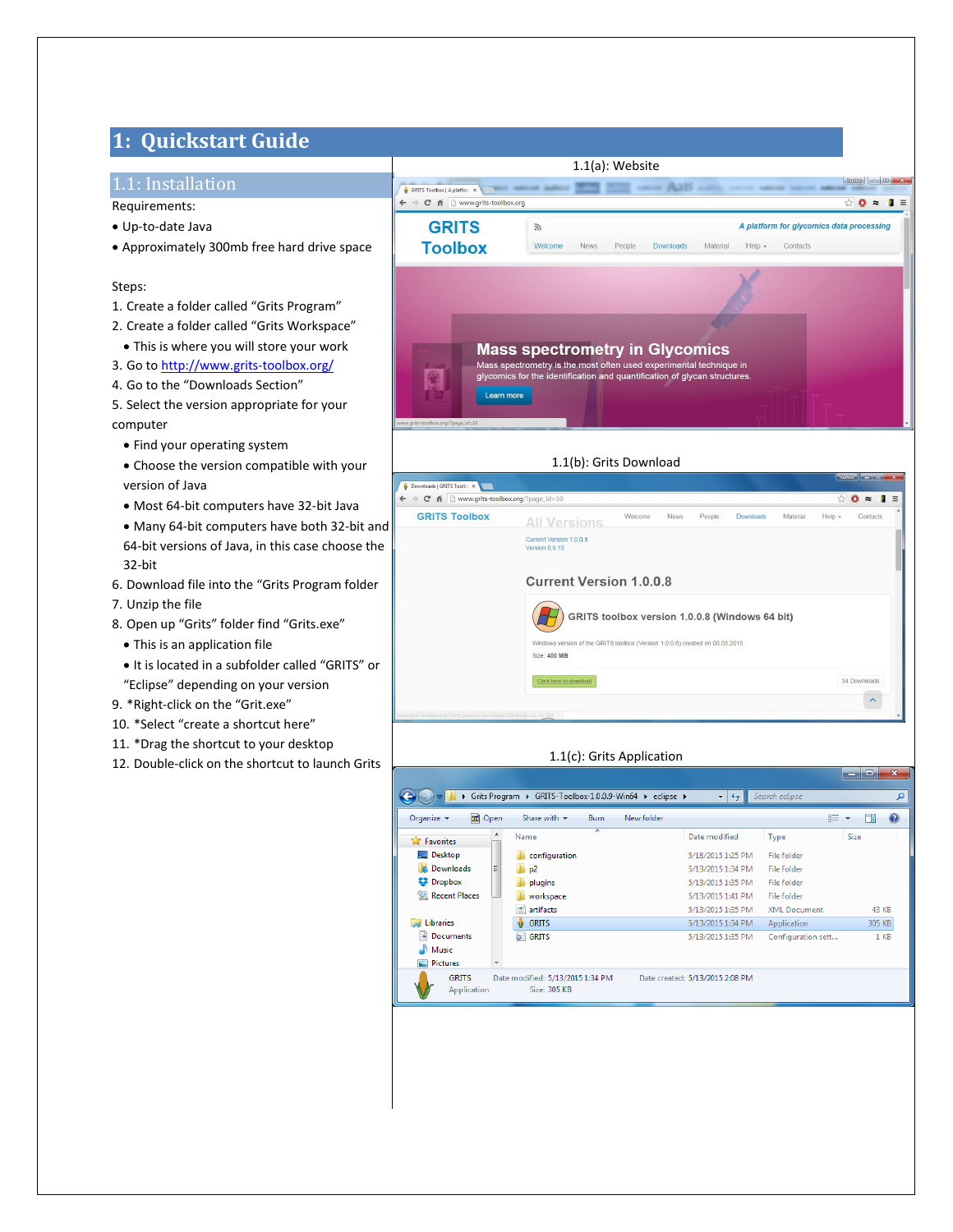#### 1.2: Projects 1.2(a): Creating a Project  $\begin{array}{|c|c|c|c|c|}\hline \multicolumn{1}{|c|}{\mathbf{C}} & \multicolumn{1}{|c|}{\mathbf{E}} & \multicolumn{1}{|c|}{\mathbf{X}} \\ \hline \multicolumn{1}{|c|}{\mathbf{C}} & \multicolumn{1}{|c|}{\mathbf{E}} & \multicolumn{1}{|c|}{\mathbf{X}} \\ \hline \multicolumn{1}{|c|}{\mathbf{C}} & \multicolumn{1}{|c|}{\mathbf{E}} & \multicolumn{1}{|c|}{\mathbf{X}} \\ \hline \multicolumn{1}{|c|}{\mathbf{C}} & \multicolumn{1}{|c|}{\$  $\mathbf{\hat{F}}$  GRITS toolbox 1.0 Projects work like folders within Grits. They File Project MS Glycan Annotation Merge MS Glycan Annotations keep track of your work and facilitate the **Quick Access** FI | E projectexplorer.Perspective integration of data.  $\boxed{\begin{array}{|c|c|c|c|c|}\hline \text{Project Explorer} & \text{ $\boxtimes$} & \text{ $\Box$} & \text{ $\Box$} \\\hline \end{array}}$  $=$   $\Box$ Steps: 1. Right-click under "Project Explorer" 2. Select "New" **GELATO Annotation** New 3. Select "Project" Merge MS Glycan Annotations View Project • Press  $\bullet$  to add items in the Collaborators, X Delete **Experiment Design** Analyte Tasklist, and Events sections Refresh **MS** Experiment Open Project Use the red "X" button to remove items Close Project • Information can be edited later Overview: Collaborators o Add members of the project o Name, email, phone number, etc. Tasklist o Tasks needed to be accomplished 1.2(b): Project Overviewo Tool for organizing  $\bullet$  GRITS toolbox 1.0 Events File Project MS Glycan Annotation Merge MS Glycan Annotations o Keep track of upcoming events  $\mathbb{B}$  |  $\boxplus$  projectexplorer. Perspective  $\boxed{\mathbf{f_{2}^{\prime 2}}}$  Project **Ouick Access** o Lab meetings, conferences, etc. Relevant Keywords Created 2015-05-18 01:33:16 <sup>Q</sup><sub>G</sub>. Test Project **Modified** 2015-05-18 01:33:16 o Assign keywords relevant to the project, **Description** This project demonstrates how projects work in Grits these will be used to search for relevant projects within Grits  $\overline{\mathbf{o}}$ Adding to a Project: Right-click on the project Select "New" • Select the desired component: GELATO  $\mathbf{a} \times$ Annotation, Analyte, etc. **E** Event  $\overline{\mathbf{o}}$  x **Relevant keywords** Glycomics Change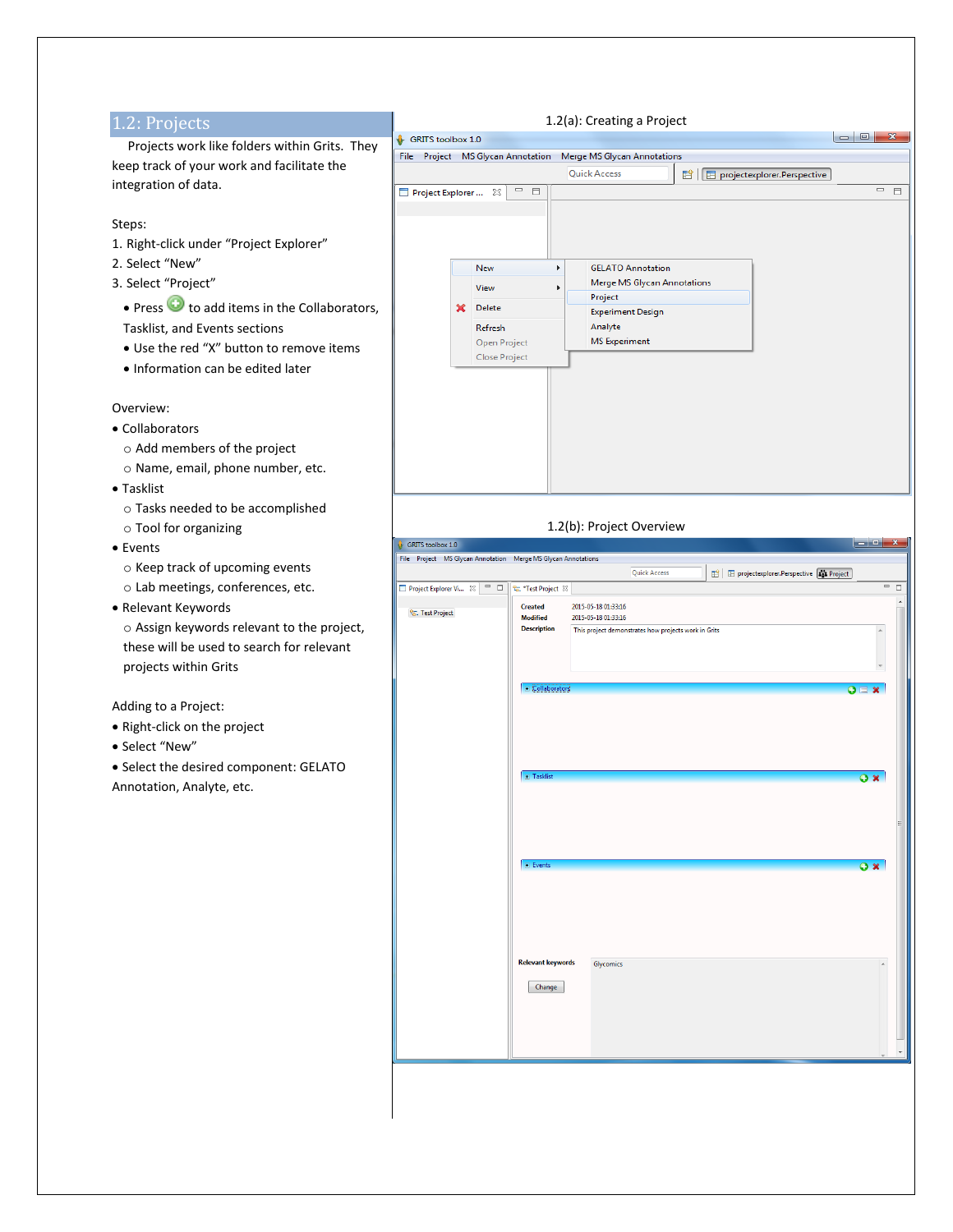# 1.3: Preferences

 Grits can keep track of preferences to make operating the program much simpler. Many components of Grits have settings located in the Preferences window.

### Steps:

- 1. Click on "File" dropdown menu (top-left)
- 2. Click on "Preference"
- 3. A window should open
- 4. Select the section you wish to use
- 5. Edit desired settings
- 6. Press "Apply" to apply changes
- 7. Press "OK" to

#### Overview:

 Many plugins have their own Preferences section

 Preferences apply to every instance of Grits based on the same workspace

 When you update Grits, your preferences are kept

 $\bullet$  If you want to keep use preferences from one workspace in another workspace, you can copy the ".preference" file from you workspace and paste it in the new workspace

 You can search through the Preferences window by typing in the "type filter text" box



| 1.3(b): Preferences Window                                                                                                                                                                                          |                                             |                   |
|---------------------------------------------------------------------------------------------------------------------------------------------------------------------------------------------------------------------|---------------------------------------------|-------------------|
| Preferences                                                                                                                                                                                                         |                                             | $\mathbf{x}$<br>o |
| type filter text<br>Analyte<br>Cartoon Style<br><b>MS</b> Experiment<br><b>MS Glycan Annotation</b><br><b>Project</b><br>▷ Collaborator<br>$\triangleright$ Event<br>Keyword<br><b>Tasklist</b><br>$\triangleright$ | <b>Project</b><br>Restore Defaults<br>Apply |                   |
|                                                                                                                                                                                                                     | OK                                          | Cancel            |

# 1.3(a): Open Preferences